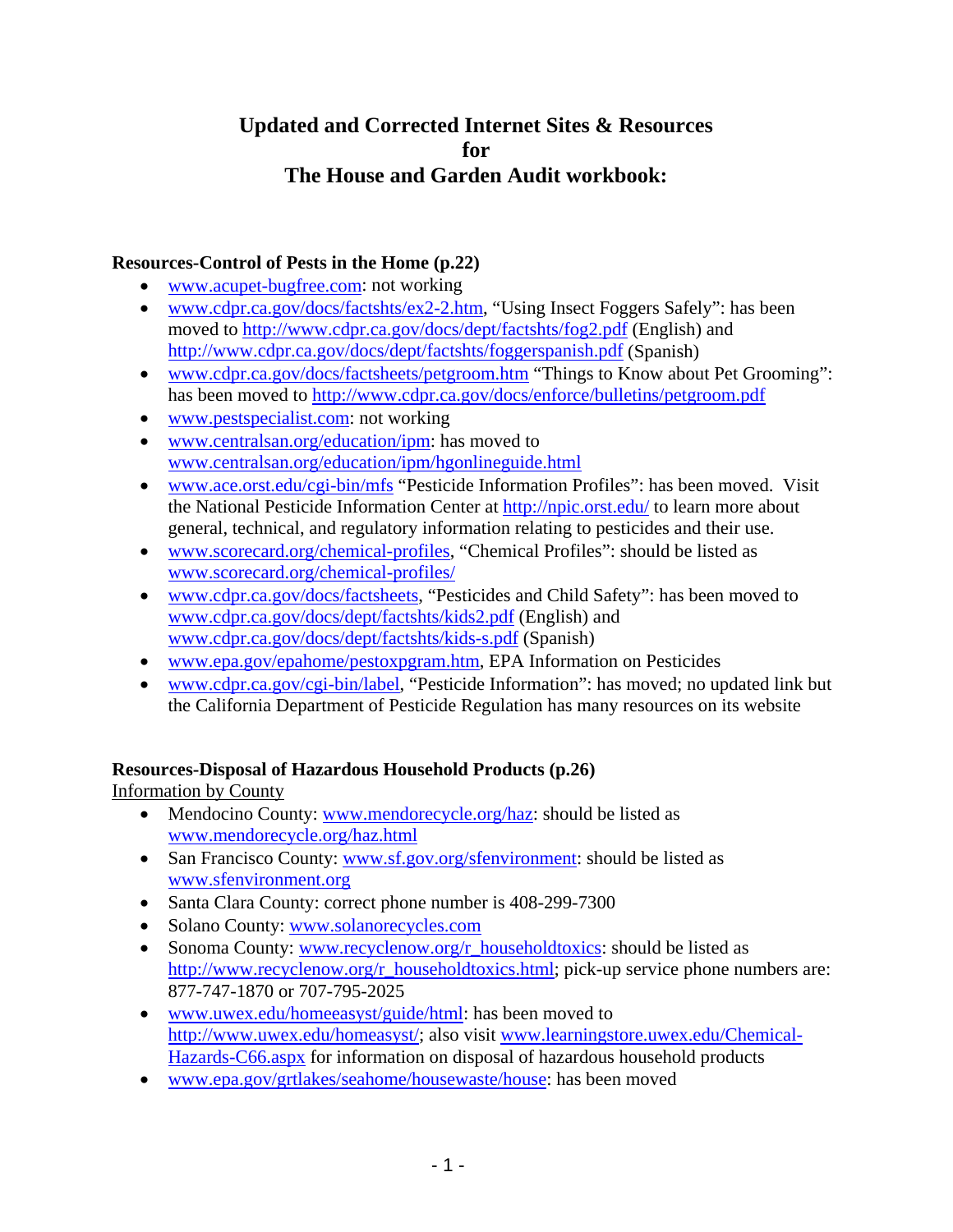## **Resource-Lead Paint (p. 27)**

- www.epa.gov/iaq/lead: has been moved to www.epa.gov/lead/
- www.parentsoup.com/library/hospital/lead.html: has been moved; search for "lead" at www.parenting.ivillage.com

#### **Some Facts about Energy Conservation (p. 29)**

- PG&E's Home Energy Survey: www.pge.com and click on "For My Home," then click on "Save Energy & Money," then click on "Analyze your energy use"
- www.flexyourpower.ca.gov: has been moved to www.fypower.org
- "Get Green to Go Green" Kit has been discontinued; visit www.energystar.gov for tools to conduct a home energy audit

## **Resources-Indoor Air Quality (p. 33)**

- Carpet and Rug Institute: also visit www.carpet-rug.org
- Asthma and Allergy Foundation of America: 800 7 ASTHMA; also visit www.aafa.org
- U.S. Consumer Product Safety Commission: also visit www.cpsc.gov
- Centers for Disease Control and Prevention: also visit www.cdc.gov
- Home \*A\*Syst handbook: new phone number is 608 263 4695; www.uwex.edu/homeasyst/guide.html has been moved to www.uwex.edu/homeasyst/

## **Resources-Some Facts about Recycling (p. 34)**

- see p.26 Resources-Disposal of Hazardous Household Products for changes
- www.microweb.com/pepsite/Recycle/recycle\_index: not working
- www.crc.org/donate/index, Computers: not working; visit www.crc.org
- Recycling Packing Peanuts: go to the Plastic Loose Fill Council website at www.loosefillpackaging.com or call the Peanut Hotline (same as listed)

#### **Resources-Water Conservation (p. 37)**

- www.consumerreports.org: ratings on toilets and showerheads available through online subscription
- Metropolitan Water District, "The Top Ten Tips for Saving Water": visit www.bewaterwise.com/tips01.html
- "The Do-It-Yourself Home Water Audit Kit," Resources Conservation Inc.: no longer in existence; instead visit www.h2ouse.org and click on the Water Budget Calculator (http://www.waterbudgets.com/ConserVision/CUWCC/DataInput.htm) to assess your home water use
- "Save Water 49 Ways," American Water & Energy Savers: visit www.americanwater.com/49ways.htm or call (same as listed)
- www.amwua.com, Arizona Municipal Water Users Association: should be listed as www.amwua.org; www.grud.com: no longer in existence
- www.vni.net/-kayk, Toiletology 101: has been moved to www.toiletology.com
- http://solstice.crest.org/environment/gotwh/general/indoor-water/index.html, Indoor Water Efficiency Spreadsheet: not working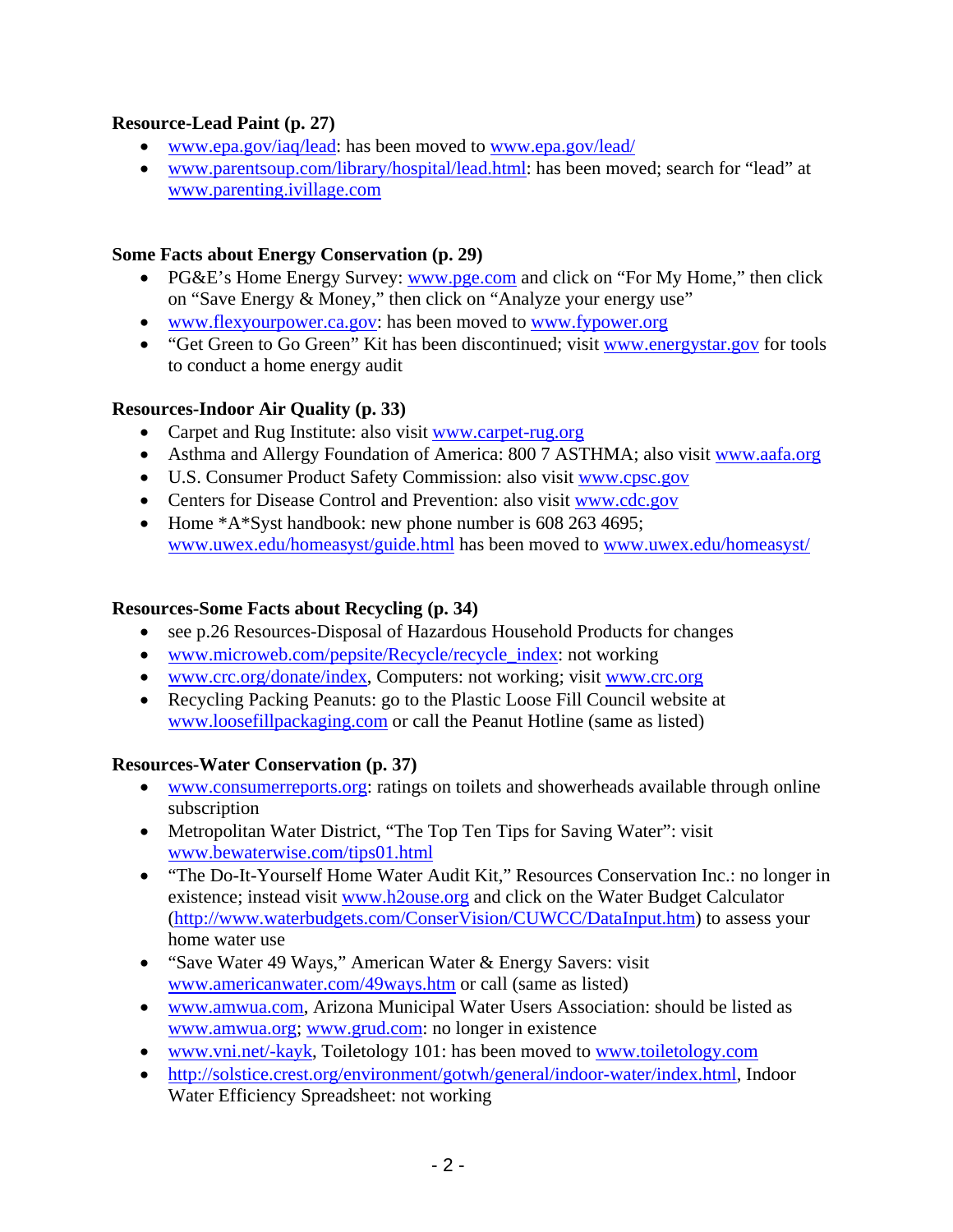#### **Resources-Car and Driveway (p. 39)**

- see p.26 Resources-Disposal of Hazardous Household Products for changes
- www.centralsan.org. Fact Sheet on Antifreeze: visit www.centralsan.org/education/antifact.html

#### **Resources-Remodeling Your Home (p. 42)**

• www.nahb.com/housing\_issues/greenbuild2.html: has been moved to www.nahb.org

## **Resources-Garden Element (p. 109)**

- www.kidsgardening.com: has been moved to www.kidsgardening.org
- www.mnh.si.edu/garden/welcome.html "Seeds of Change": has been moved to www.seedsofchange.com
- www.aggiehorticulture.tamu.edu/kindergarden/kinder.htm: should be listed as www.aggie-horticulture.tamu.edu/kindergarden/kinder.htm
- www.caleppc.org, California Exotic Pest Plant Council: has been moved to www.calipc.org
- www.plants.usda.gov, Noxious Weed List: visit www.plants.usda.gov/java/noxiousDriver
- Cal Flora: has moved to 1700 Shattuck Av #198, Berkeley, CA 94709 and 510 528-5426; visit www.calflora.org
- LeBallisters: phone number is now (707) 526-6733
- Pacific Coast Seed: has moved to 533 Hawthorne Place, Livermore, CA 94551 and 925-373-4417

## **Pest and Weed Control**

- Rincon-Vitova Insectaries: correct phone number is 805-643-5407 or 800-248-2847; www.rinconvitova.com
- www.centralsan.org/education/ipm, information on alternatives to pesticides and on IPM: not in existence
- www.ace.orst.edu/cgi-bin/mfs "Chemical Information Profiles": has been moved. Visit the National Pesticide Information Center at http://npic.orst.edu/ to learn more about general, technical, and regulatory information relating to pesticides and their use.
- www.scorecard.org/chemical-profiles, "Chemical Profiles": should be listed as www.scorecard.org/chemical-profiles/
- www.tncweeds.ucdavis.edu, "Weed Notes, The Nature Conservancy": should be listed as http://tncweeds.ucdavis.edu/

#### **Water Conservation**

- see p. 37 for changes
- www.mwd.dst.ca.us/index.htm: has been moved to www.bewaterwise.com